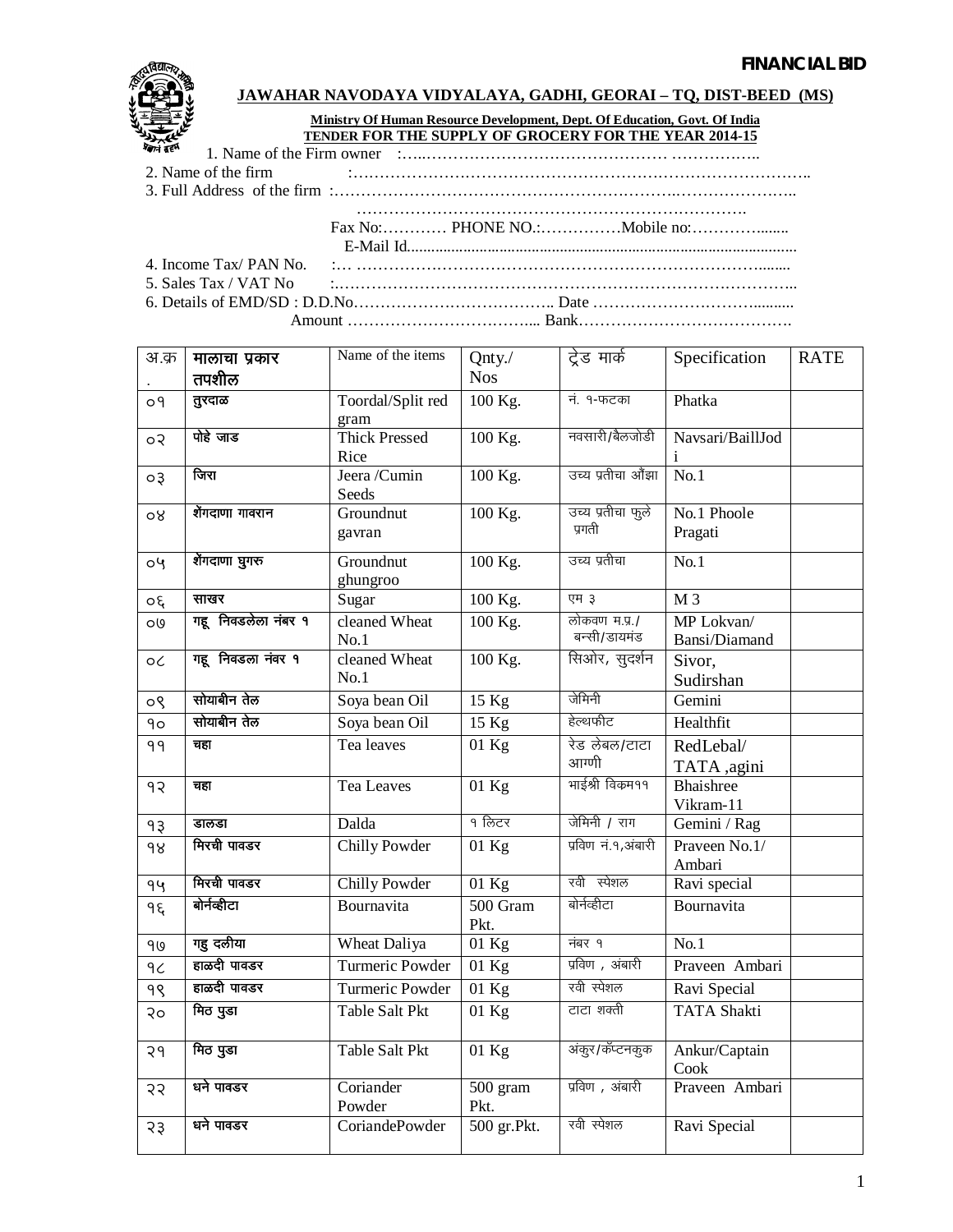| अ.क्र | मालाचा प्रकार<br>तपशील      | Name of the items             | Qnty./<br><b>Nos</b> | ट्रेड मार्क                       | Specification                                  | <b>RATE</b> |
|-------|-----------------------------|-------------------------------|----------------------|-----------------------------------|------------------------------------------------|-------------|
|       | कांदालसुन मसाला             | <b>Onion Garlic</b>           |                      | प्रविण,अंबारी                     |                                                |             |
| २४    |                             | Masala                        | 500 gram<br>Pkt.     |                                   | Praveen Ambari                                 |             |
| २५    | कांदालसुन मसाला             | <b>Onion Garlic</b><br>Masala | 500 gr.Pkt.          | रवी स्पेशल                        | Ravi Special                                   |             |
| २६    | गव्हाचे पीठ आटा             | Wheat Atta No.1               | 10 Kg. Pkt.          | आर्शिवाद                          | Ashirwad                                       |             |
| २७    | गव्हाचे पीठ आटा             | Wheat Atta No.1               | $10$ Kg. Pkt         | सिल्व्हर कॉईन                     | <b>Sliver Coin</b>                             |             |
| २८    | गव्हाचे पीठ आटा             | Wheat Atta                    | 25 Kg. Pkt           | अन्नपूर्णा स्पेशल,<br>बीड         | Annapurna<br>Spical, Beed                      |             |
| २९    | तांदूळ जुना                 | Rice old                      | 100 Kg.              |                                   |                                                |             |
| 30    | तांदूळ जुना                 | Rice old                      | 100 Kg.              | स्टीम राईस, माय<br>चॉईस           | Steam Rice My<br>Choise                        |             |
| 39    | तांदूळ जुना                 | Rice old                      | 100 Kg.              | स्टीम राईस चंपा<br>कली, सोनामसुरी | <b>Steam Rice</b><br>Champakali/<br>Sonamusari |             |
| ३२    | मुगदाळ                      | Split Green<br>gram/Moongdal  | 100 Kg.              | नं. १, मयुर                       | No. 1, Mayur                                   |             |
| 33    | मसुरदाळ                     | Lentil/Masur dal              | 100 Kg.              | <u>नं. १, के.के.</u>              | No. 1, K.K.                                    |             |
| 38    | चनादाळ                      | SplitBengal<br>gram/Chanadal  | 100 Kg.              | न. १,रजवाडी-<br>पिस्तुल           | No. 1Rajwadi,<br>Pistul                        |             |
| ३५    | इडली रवा                    | Idli rawa                     | 25 Kg.               | नं. १,आशिर्वाद                    | No. 1, Ashirwad                                |             |
| ३६    | मुरमुरे                     | <b>Puffed Rice</b>            | 10 Kg.               | नं. १                             | No.1                                           |             |
| ३७    | शाबुदाना                    | Sago                          | 100 Kg.              | कुबेर/एम.एस./मुन<br>लाईट          | Kuber/MS/Moo<br>n Light                        |             |
|       | कमी प्रमाणात लागणा-या वस्तू |                               |                      |                                   |                                                |             |
| ३७    | शेंगदाणा तेल                | Groundnut Oil                 | 15 Kg.               | नं. १                             | No. 1                                          |             |
| 3<    | सोयाबीन वडी                 | Soyabean Pieces               | $01$ Kg              | नं. १                             | No. 1                                          |             |
| ३९    | खोबर राजा                   | Dry Coconut                   | $01$ Kg              | नं. १ राजापुरी                    | No. 1Rajapuri                                  |             |
| ४०    | उडीददाळ                     | SplitBlack<br>gram/Udiddal    | 100 Kg.              | नं.१                              | No. 1                                          |             |
| 89    | मोहरी                       | Rai/ Mustard                  | 01 Kg                | नं. १                             | No. 1                                          |             |
| ४२    | काळे मिरे                   | <b>Black</b> papaer           | $01$ Kg              | नं. १                             | No.1                                           |             |
| ४३    | लवग                         | Clove                         | $01\ \mathrm{Kg}$    | न. १                              | $\overline{\text{No.}}$ 1                      |             |
| 88    | विलायची                     | Cardimum                      | $01$ Kg              | नं. १                             | No. 1                                          |             |
| ४५    | दालचिनी                     | Cinemon                       | $01$ Kg              | नं. १                             | No. 1                                          |             |
| ४६    | निरमा                       | Nirma                         | $01$ Kg              | निरमा                             | Nirma                                          |             |
|       | व्हिल पावडर<br>तीळ गावरान   | Wheel<br>Jingglyseed          | 01 Kg.<br>01 Kg      | निळा<br>न. १                      | Blue<br>No. 1                                  |             |
| ४७    |                             | (white)                       |                      |                                   |                                                |             |
| ४८    | जवस                         | Jawas                         | 01 Kg                | न. १                              | No. 1                                          |             |
| ४९    | खसखस                        | Poppyseeds                    | 01 Kg                | नं.१                              | No. 1                                          |             |
| 40    | पापड                        | Papad                         | 01 Kg                | लिज्जत                            | Lijjat                                         |             |
| 49    | भगर                         | Bhagar                        | $01$ Kg              | नं. १                             | No. 1                                          |             |
| ५२    | सांबर मसाला                 | Sambar Masala                 | $01$ Kg              | सुहाना                            | Suhana                                         |             |
| ५३    | सांबर मसाला                 | Sambar Masala                 | $01$ Kg              | रवी                               | Ravi                                           |             |
| ५४    | गुळ पिवळा                   | Jaggery                       | $01$ Kg              | नं. १                             | No. 1                                          |             |
| ५५    | शेवई                        | Shevai                        | $01$ Kg              | नं. १                             | No. 1                                          |             |
| ५६    | खाण्याचा सोडा               | Baking soda                   | $01$ Kg              | नं. १                             | No. 1                                          |             |
| 40    | काडी पुडा                   | Match Box                     | १ डझन                | स्वस्तीक/+२                       | Swastik $/ +2$                                 |             |
| 4<    | अगरबत्ती                    | Agarbatti Pkt                 | 100 Stick.           | बीग                               | <b>Big</b>                                     |             |
| ५९    | नारळ                        | Coconut                       | 01 Pic.              | पाण्याचे, मोठे                    | Water<br>containing,                           |             |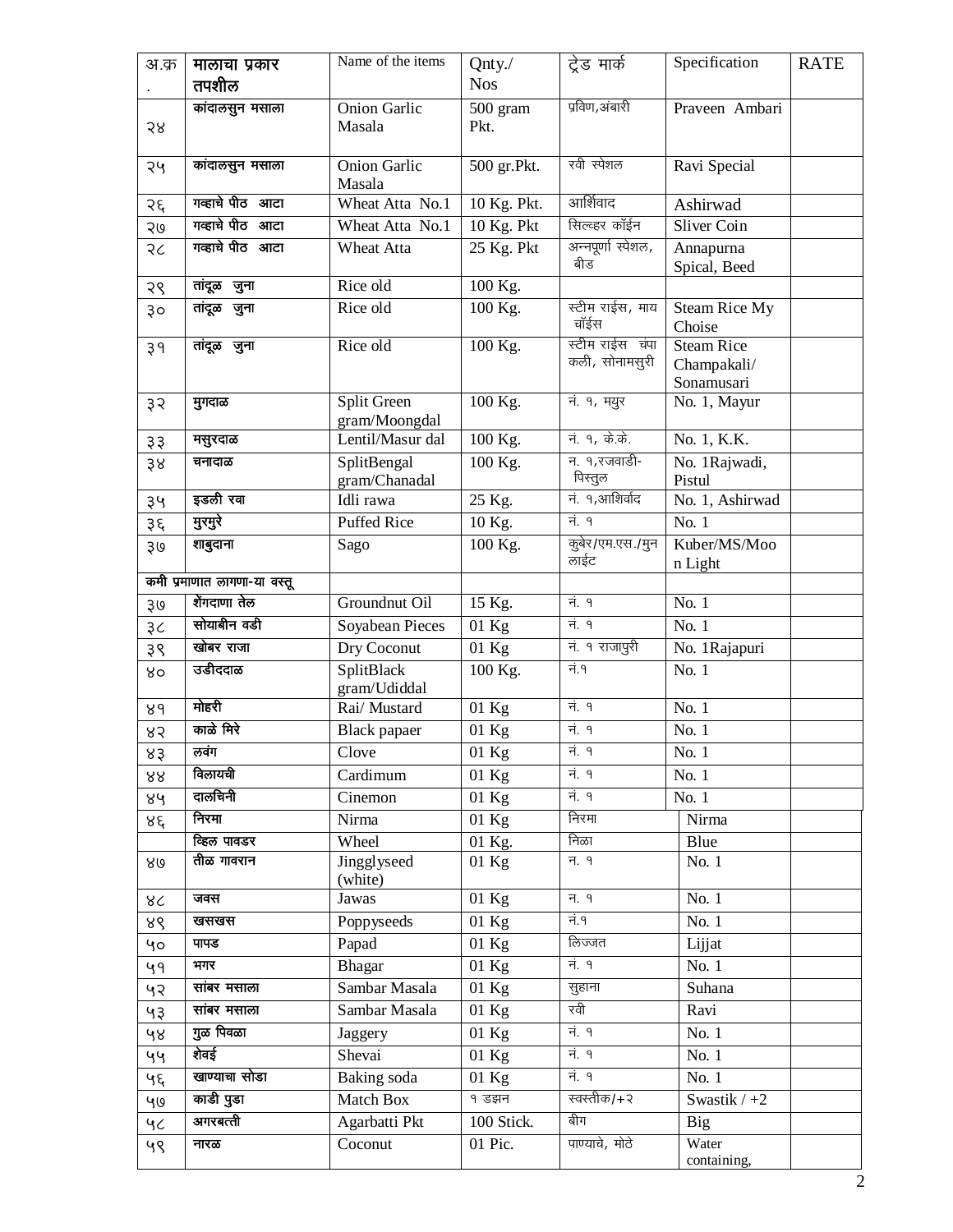| अ.क्र          | मालाचा प्रकार                    | Name of the items                              | Qnty./                  | ट्रेड मार्क        | Specification       | <b>RATE</b> |
|----------------|----------------------------------|------------------------------------------------|-------------------------|--------------------|---------------------|-------------|
|                | तपशील                            |                                                | <b>Nos</b>              |                    |                     |             |
| ξo             | धनादाळ                           | Dhanadal                                       | 01 Kg                   | नं. १              | No. 1               |             |
| ξ۹             | फरसान                            | Farsan                                         | $01$ Kg                 | डॉन                | Don                 |             |
| ६२             | फरसान                            | Farsan                                         | $01$ Kg                 | सामना              | Samana              |             |
| ६३             | राजमा                            | Rajma                                          | $01$ Kg                 | मध्यम              | Medium              |             |
| ६४             | हिरवा वटाणा                      | Green peas                                     | 100 Kg.                 | नं. १              | No.1                |             |
| ६५             | नॉयलान शाबुदाना                  | Nylon Sago                                     | $01$ Kg                 | नं. १              | No. 1               |             |
| $\xi$          | जिलेबी कलर                       | Jalebi colour                                  | 100 Gram                | <u>नं. १</u>       | No. 1               |             |
| ६७             | खोबरे किस                        | Khobra Khees                                   | 01 Kg.                  | डबल डॉल्फीन        | Double              |             |
|                | मटकी गावरान                      | Matki                                          |                         | नं.१               | Dolphin<br>No. 1    |             |
| ξC             | लोणचे आव्याचे                    |                                                | 100 Kg.                 | प्रविण             |                     |             |
| ६९             | लोणचे आंब्याचे                   | Pickles Mango                                  | 05 Kg.                  | मेघानंद            | Praveen             |             |
| 00             | बडीसोप                           | Pickles mango                                  | $05$ Kg.                |                    | Meghanand           |             |
| ७१             |                                  | Funnel seeds                                   | $01$ Kg                 | नं. १              | No. 1               |             |
| 65             | रवा जाड                          | Semolina thick                                 | 100 Kg.                 | नं. १              | No. 1               |             |
| ७३             | दाळव                             | Dalwa                                          | 100 Kg.                 | नं. १              | No. 1               |             |
| 68             | मैदा                             | Refindflour                                    | 100 Kg.                 | <u>नं. १</u>       | No. 1               |             |
| 194            | काजु आक्ष्या                     | Cashewnuts                                     | $01$ Kg                 | नं. १              | No. 1               |             |
| ७६             | बदाम                             | Almond                                         | $01$ Kg                 | नं. १              | No. 1               |             |
| ७७             | खिसमीस                           | Rasine                                         | 01 Kg                   | नं. १              | No. 1               |             |
| 96             | चवळी                             | Kidneybeans                                    | 01 Kg                   | मध्यम नं.१         | Medium No. 1        |             |
| ७९             | कारळ                             | Karal                                          | $\overline{01}$ Kg      | न.१                | No. 1               |             |
| $\zeta$        | गावरान चना                       | Whole<br>Bangalgram                            | 100 Kg.                 | न.१                | No. 1               |             |
| C9             | कस्टर्ड पावडर                    | <b>Custard Powder</b>                          | $01$ Kg                 | नं.१               | No.1                |             |
| c              | शेव                              | Shev                                           | $01$ Kg                 | मुसळे              | Musale              |             |
| $\zeta$        | बेसन पीठ                         | Bengalgram<br>flour                            | $01$ Kg                 | काका / हिरा        | Kaka / Hira         |             |
| ${\cal C}8$    | हिरवे मुग                        | <b>Whole Green</b>                             | $01$ Kg                 | उच्य प्रतिचे       | <b>Standard</b>     |             |
|                |                                  | gram                                           |                         |                    | quality             |             |
| c <sub>4</sub> | बुस्ट                            | <b>Boost</b>                                   | 500 gram Pkt.           | बुस्ट              | <b>Boost</b>        |             |
| $c\xi$         | तेज पत्ता                        | Comes leaves                                   | $01$ Kg                 | नं.१               | No. 1               |             |
| $\zeta$        | काबुली चना मध्यम                 | Kabuli Chana                                   | $01$ Kg                 | न. १               | No. 1               |             |
| $\cal{C}$      | डिस्पोजल नाष्टाप्रेट पेपर<br>डीश | Disposable Break<br>fast plate medium<br>Size  | $100$ Nos.              | चांगल्या प्रतिच्या | Standard<br>quality |             |
| $\zeta$        | डिस्पोजल चहाचे कप                | Disposable Tea<br>Cup medium Size              | 100 Nos.                | चांगल्या प्रतिच्या | Standard<br>quality |             |
| Sσ             | डिस्पोजल प्लास्टीक<br>चमचे       | Disposable<br>Bigplate medium<br>Size          | 100 Nos.                | चांगल्या प्रतिच्या | Standard<br>quality |             |
| ९१             | डिस्पोजल सिलव्हर पेपर<br>पत्रावळ | Disposable<br><b>Bigplate Silver</b><br>coated | 100 Nos.<br>medium Size | चांगल्या प्रतिच्या | Standard<br>quality |             |
| ९२             | डिस्पोजल सिलव्हर पेपर<br>द्रोन   | Dispo. Drone<br>Silver paper<br>medium Size    | 100 Nos.                | चांगल्या प्रतिच्या | Standard<br>quality |             |
| $\zeta$        | डिस्पोजल पाणी ग्लास<br>पी.पी.    | Disposable Glass<br><b>Big Size</b>            | 100 Nos.                | चांगल्या प्रतिच्या | Standard<br>quality |             |